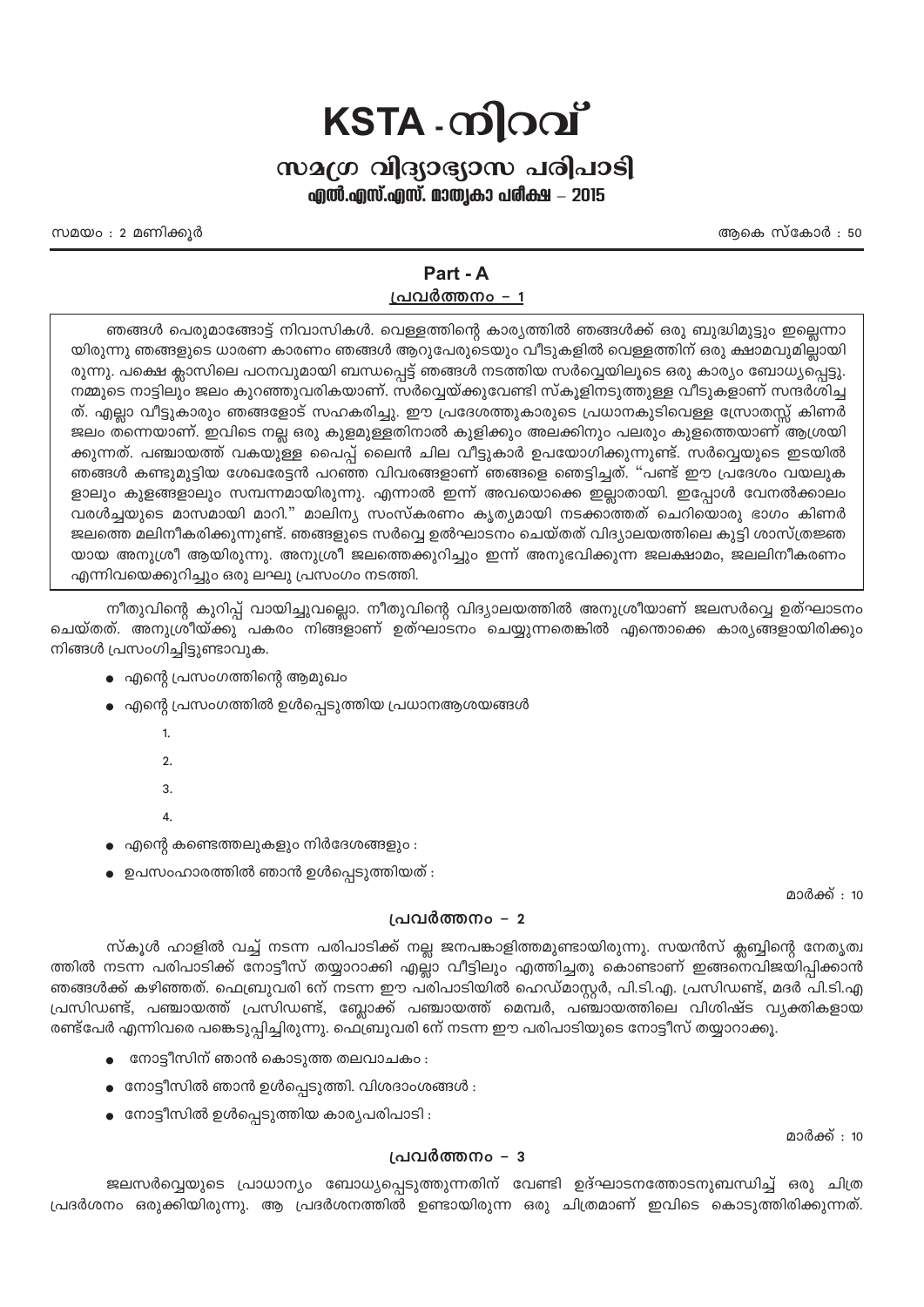| <u>--</u> ,<br>$\cdots$ $\cdots$ $\cdots$ |                     |                     |                                      |                      |             |             |  |  |  |  |  |  |
|-------------------------------------------|---------------------|---------------------|--------------------------------------|----------------------|-------------|-------------|--|--|--|--|--|--|
| വർഷം                                      | കുളങ്ങളുടെ<br>എണ്ണം | കിണറുകളുടെ<br>എണ്ണം | വയലുകളുടെ<br>വിസ്ത്വതി<br>(ഹെക്ടറിൽ) | തോടുകളിലെ നീരൊഴുക്ക് |             |             |  |  |  |  |  |  |
|                                           |                     |                     |                                      | <u>മഴക്കാലത്ത്</u>   | ഡിസംബർ മാസം | വർഷം മുഴുവൻ |  |  |  |  |  |  |
| 2004                                      | 6                   | 250                 | 124                                  | 23                   | 16          | 13          |  |  |  |  |  |  |
| 2009                                      | 4                   | 300                 | 110                                  | 23                   | 13          | 10          |  |  |  |  |  |  |
| 2014                                      | 4                   | 320                 | 72                                   | 20                   | 9           | 5           |  |  |  |  |  |  |

### പട്ടിക – 2. പഞ്ചായത്തിലെ ഒരു വാർഡിലെ കണക്ക്

| ക്ര്ര<br>നമ്പർ | വീട്ട് നമ്പർ | ജലസ്രോതസ്സ്  |              |              |           | ജലസ്രോതസ്സിൽ നിന്നും<br>ജലം ലഭിക്കുന്ന കാലയളവ് |              |        |
|----------------|--------------|--------------|--------------|--------------|-----------|------------------------------------------------|--------------|--------|
|                |              | കിണർ         | കുളം         | പൊതുപൈപ്പ്   | മറ്റുള്ളവ | 6 2000                                         | 8 20Mo       | 1 വർഷം |
| 1              | 252          | $\checkmark$ |              |              |           |                                                |              |        |
| $\overline{2}$ | 254          |              | $\checkmark$ |              |           |                                                |              |        |
| 3              | 255          |              |              |              | ✓         |                                                |              |        |
| 4              | 256          |              |              | $\checkmark$ |           |                                                |              |        |
| 5              | 258          | $\checkmark$ |              |              |           | $\checkmark$                                   |              |        |
| 6              | 259          | $\checkmark$ |              |              |           |                                                | $\checkmark$ |        |
| $\overline{7}$ | 260          | $\checkmark$ |              |              |           |                                                | $\checkmark$ |        |
| 8              | 261          |              | $\checkmark$ |              |           | ✔                                              |              |        |
| 9              | 262          |              |              |              |           |                                                | $\checkmark$ |        |
| 10             | 262 ബി       |              |              |              |           |                                                |              |        |

പട്ടിക – 1

അവൾ തയ്യാറാക്കിയ കുറിപ്പും പട്ടികകളും അപഗ്രഥിച്ച് നിഗമനങ്ങളും നിർദേശങ്ങളും രേഖപ്പെടുത്തൂ.

സർവ്വെയുടെ ഭാഗമായി നീതുവും കൂട്ടുകാരും ചേർന്ന് തയ്യാറാക്കിയ പട്ടികകളാണ് ചുവടെ ചേർത്തിരിക്കുന്നത്.

#### പ്രവർത്തനം - 4

- ഞാൻ തയ്യാറാക്കിയയ അടിക്കുറിപ്പ് :  $\bullet$
- ചിത്രത്തിലെ ആശയം :

മാർക്ക് : 5

ജലസ്രോതസ്സിൽ നിന്നും



ഈ ചിത്രത്തിന് അനുയോജ്യമായ അടിക്കുറിപ്പ് തയ്യാറാക്കൂ.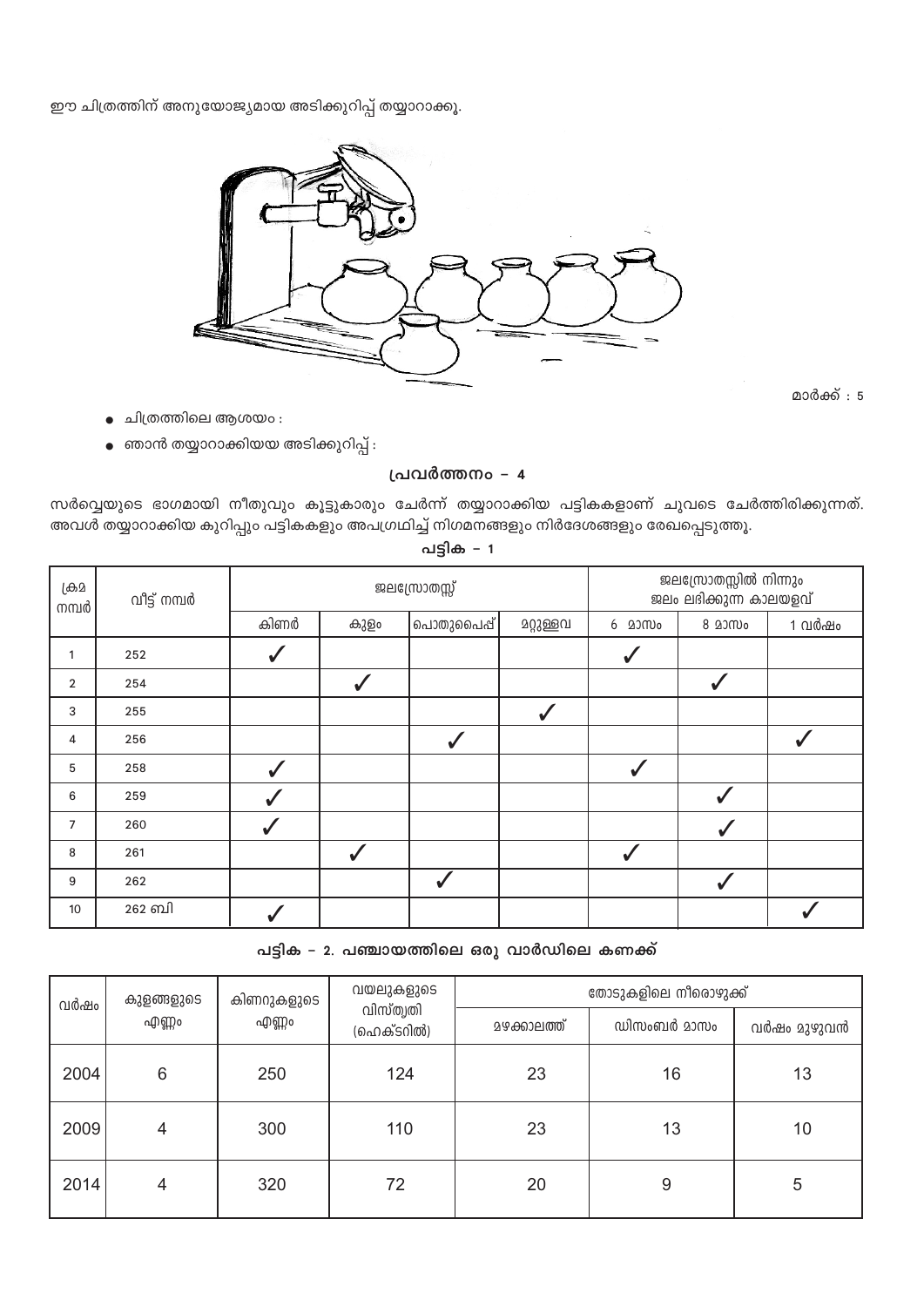- ഞാൻ എത്തിച്ചേർന്ന നിഗമനങ്ങൾ :
	- $\overline{1}$ .
	- $\mathcal{L}$ 3.
- $\bullet$  എന്റെ നിർദേശങ്ങൾ :
	- $\mathbf{1}$
	- $\overline{2}$
	- $\overline{3}$

മാർക്ക് : 10

#### പ്രവർത്തനം – 5

സർവ്വെയുടെ കണ്ടെത്തലുകൾ സയൻസ് ക്ലബ്ബ് അംഗങ്ങൾ വിശദമായ ചർച്ചകൾക്ക് വിധേയമാക്കി. 10 വീടുക ളിലെ ജലമലിനീകരണത്തിന് കാരണമായ മാലിന്യ പ്രശ്നത്തിന് പരിഹാരമായി പൈപ്പ് കമ്പോസ്റ്റുകൾ നൽകാൻ തീരു മാനിച്ചു. സ്കൂൾ പി.ടി.എ., ഗ്രാമപഞ്ചായത്ത് എന്നിവയുടെ സഹകരണത്തോടെ പദ്ധതി നടപ്പിലാക്കാനും തീരുമാനി ച്ചു. ഒരു വീടിന് 8 ഇഞ്ച് വ്യാസമുള്ള ഒന്നര മീറ്റർ നീളമുള്ള 2 പൈപ്പും അവയ്ക്കാവശ്യമായ 2 മൂടികളും നൽകാനാണ് തീരുമാനിച്ചത്. മീറ്ററിന് 360 രൂപ വിലയുള്ള പൈപ്പും 220 രൂപ വിലയുള്ള ഒരു മൂടിയുമാണ് ലഭ്യമാക്കിയത്. വിപണി യിൽ 6 മീറ്റർ നീളമുള്ള പൈപ്പുകളാണ് വില്പനയ്ക്കുള്ളത്. ഓരോ വീട്ടുടമയ്ക്കും പഞ്ചായത്ത് 500 രൂപയും പി.ടി.എ. 250 രൂപയും നൽകുവാനും തീരുമാനിച്ചു.

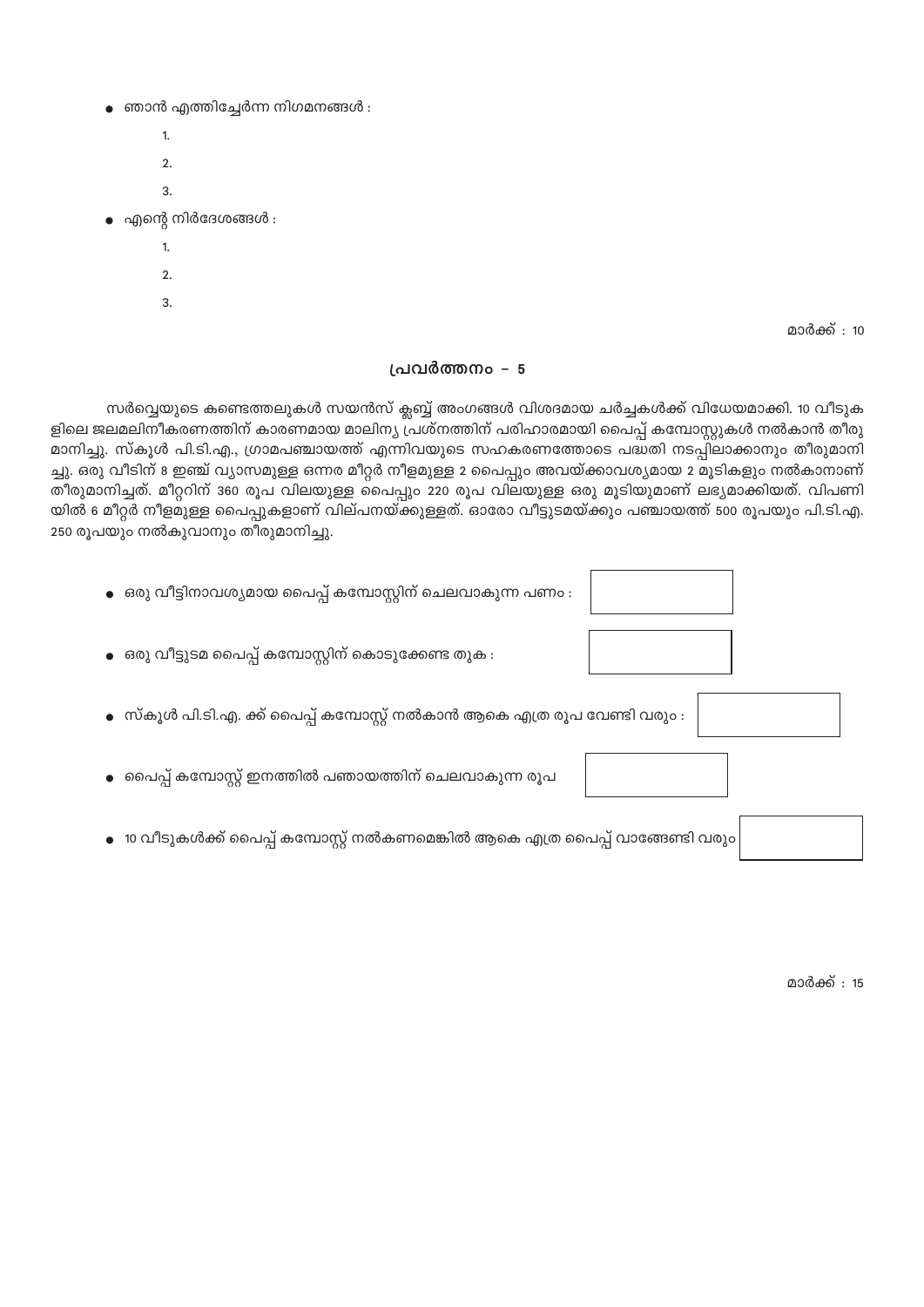# $KSTA$  - ကါုဝင်္ကျ

## സമഗ്ര വിദ്യാഭ്യാസ പരിപാടി

എൽ.എസ്.എസ്. മാത്വകാ പരീക്ഷ – 2015

സമയം $: 1\frac{1}{2}$  മണിക്കുർ

അകെ സ്കോർ : 30

## Part - B

- "പേശലകാന്തി കലർന്നിതാ വീഴുന്നു  $\mathbf{1}$ തൂശിപോലെത്രയും മിന്നി മിന്നി" ഇതുപോലെ മഴയെ മറ്റൊന്നിനോട് ബന്ധിപ്പിക്കുന്ന വരിയേത് ?
	- ചിന്നിത്തെറിക്കും നറുമുത്തുപോലെ എ)
	- ബി) സഹ്യാദ്രിയിൽ നിന്നുയർന്ന കാട്ടാനക്കൂട്ടങ്ങൾ പോലെ
	- സി) കുന്നത്തു സൂര്യൻ ഉദിച്ചപോലെ
	- ഡി) സ്നേഹമോടും വിളിക്കും വഴിപോരു– ന്നാഹാ കൊച്ചുവെള്ളാട്ടിൻ കിടാവുപോൽ
- $2.$ പാടത്തെല്ലാം വിത്തുവിതച്ചു
	- പയ്യേച്ചുണ്ടും കീറി മുളച്ചു ഒരു മഴ കിട്ടാഞ്ഞുഴറും ഞാറി ന്നോമൽ പീലികരിഞ്ഞു. ഈ കവിതയെഴുതിയ കവി
		- എ) വൈലോപ്പിള്ളി ബി) കുമാരനാശാൻ
		- സി) സുഗതകുമാരി ഡി) ഒ.എൻ.വി.
- താഴെ കൊടുത്ത പ്രസ്താവനകളിൽ ശരിയായ പ്രസ്താവന ഏത് ?  $\overline{3}$ .
	- എ) സൗരയൂഗത്തിൽ 9 ഗ്രഹങ്ങളുണ്ട്
	- ബി) സൂര്യൻ ഒരു ഗ്രഹമാണ്
	- സി) ശുക്രന്റെയും ചൊവ്വയുടെയും ഇടയിലാണ് ഭൂമി
	- ഡി) ശുക്രൻ ഒരു നക്ഷത്രമാണ്
- 2-9-2013 മുതൽ 10-12-2013 വരെയുള്ള ദിവസങ്ങളിൽ ഒരു വിദ്യാലയത്തിൽ 25 അവധി ദിവസങ്ങൾ ഉണ്ടായിരുന്നെ  $\Delta$ ങ്കിൽ എത്ര പ്രവൃത്തി ദിനങ്ങൾ ഉണ്ടായിരിക്കും
	- ബി) 74 സി) 75 എ) 73 ഡി) 76
- 2, 5, 14, 41 എന്ന ശ്രേണിയിലെ അടുത്ത സംഖ്യ എത് ? 5.

സി) 112 ഡി) 104 എ) 102 ബി) 122

"നായർ വിശന്നു വലഞ്ഞു വരുമ്പോൾ  $6.$ കായക്കഞ്ഞിക്കരിയിട്ടില്ല ആയതു കേട്ടു കലമ്പിച്ചെന്നവ നായുധമുടനെകാട്ടിലെറിഞ്ഞു"

ഈ വരികൾ ഏത് കലാരൂപവുമായി ബന്ധപ്പെട്ടതാണ് ?

- എ.) മാർഗ്ഗം കളി
- ബി.) ഒപ്പന
- സി.) തുള്ളൽ
- ഡി.) കഥകളി